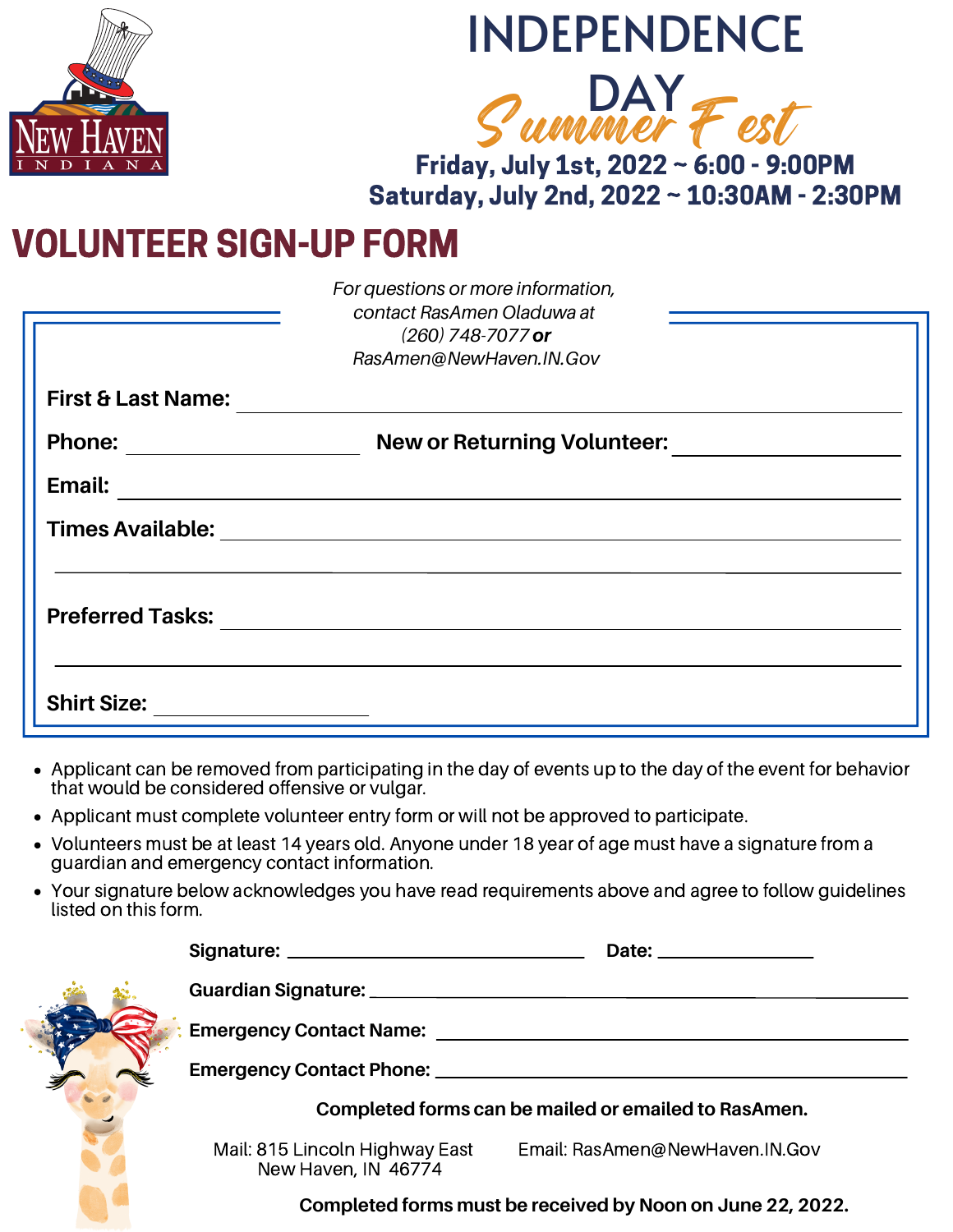#### WAIVER AND RELEASE FORM

#### RELEASE OF LIABILITY

In return for being allowed to participate in New Haven's citywide event, Summer Fest 2022, volunteer activities and all related activities, including any activities incidental to such participation ("Volunteer Activities"), the undersigned Volunteer or Parent/Legal Guardian of Volunteer if Volunteer is under age 18 (hereafter referred to using "I", "me", or "my") releases and agrees not to sue the City of New Haven, Indiana or its officers, directors, employees, sub-contractors, sponsors, agents and affiliates ("the City") from all present and future claims that may be made by me, my family, estate, heirs, or assigns for property damage, personal injury, or wrongful death arising as a result of my participation in the Volunteer Activities wherever, whenever, or however the same may occur.

I understand and agree that the City are not responsible for any injury or property damage arising out of the Volunteer Activities, even if caused by their ordinary negligence or otherwise.

I understand that participation in the Volunteer Activities involves certain risks, including, but not limited to, serious injury and death. I am voluntarily participating in the Volunteer Activities with knowledge of the danger involved and I agree to accept all risks of participation.

I also agree to indemnify and hold harmless the City for all claims arising out of my participation in the Volunteer Activities.

I understand that this document is intended to be as broad and inclusive as permitted by the laws of the state in which the Volunteer Activities take place and agree that if any portion of this Agreement is invalid, the remainder will continue in full legal force and effect.

I also acknowledge that the City have not arranged and do not carry any insurance of any kind for my benefit or that of Volunteer (if Volunteer is under 18), my parents, guardians, trustees, heirs, executors, administrators, successors and assigns. I represent that, to my knowledge, I am in good health and suffer no physical impairment that would or should prevent my participation in Volunteer Activities.

I also understand that this document is a contract which grants certain rights to and eliminates the liability of the City.

#### (Signature of Volunteer) Date

I am of legal age and am freely signing this agreement. I have read this form and understand that by signing this form, I am giving up legal rights and remedies.

#### (Signature of Parent/Legal Guardian if Volunteer is Under 18) Date

I am the parent or legal guardian of the Volunteer. I am of legal age and am freely signing this agreement. I have read this form and understand that by signing this form, I am giving up legal rights and remedies.